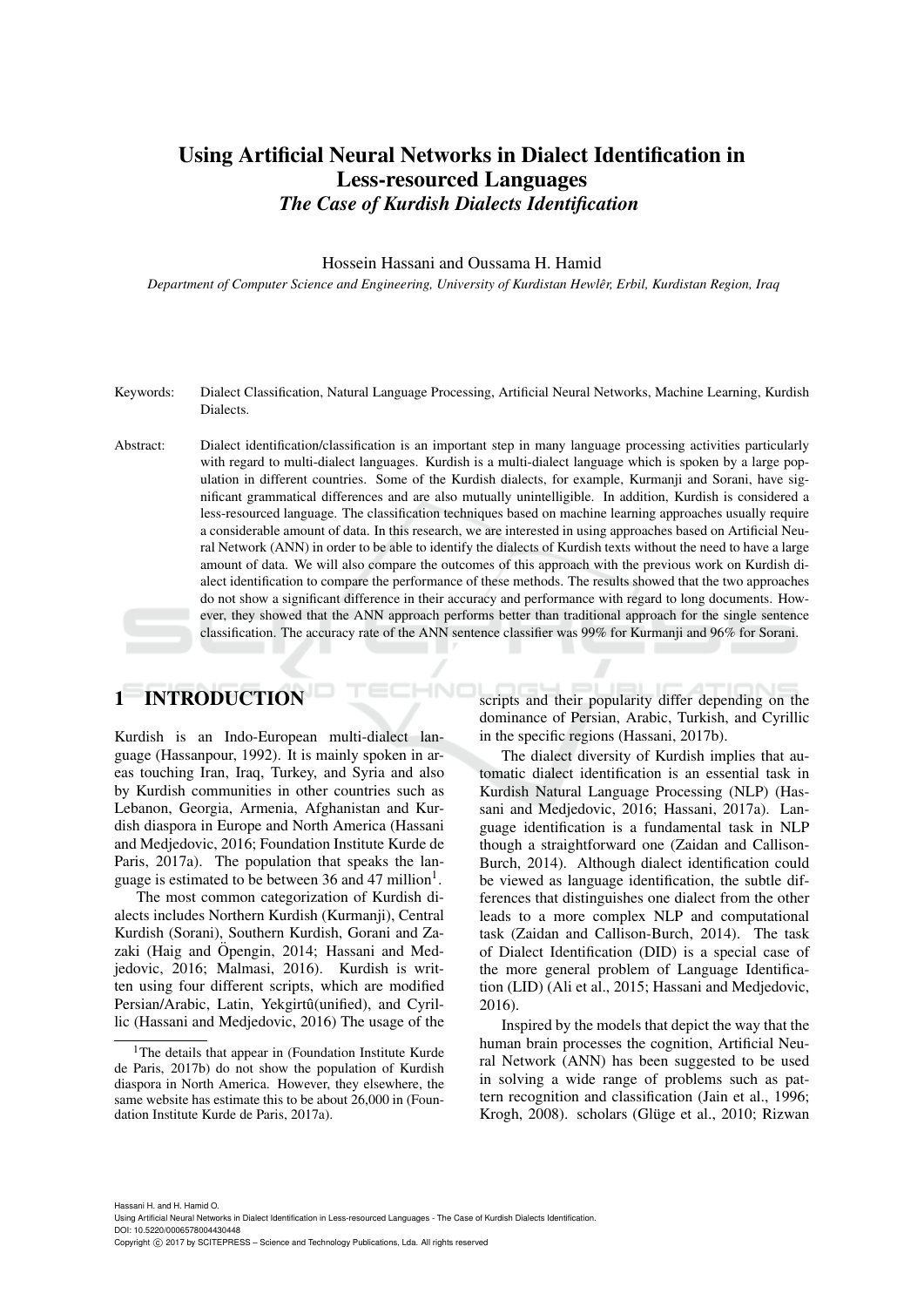et al., 2016; Sunija et al., 2016; Soorajkumar et al., 2017; Sinha et al., 2017). ANN has been also used in text classification (Ghiassi et al., 2012; Lai et al., 2015; Belinkov and Glass, 2016).

We are interested in investigating the performance and accuracy of ANN in the identification of Kurdish dialects in textual formats. An efficient dialect identifier is necessary in Kurdish NLP and CL. Although different approaches have been taken by researchers to address the problem of text classification, we prefer to use a simple approach before embarking into a more complex method. For this we use the perceptron model, which was introduced in the 1960s. We also use a traditional classifier based on Support Vector Machines (SVM) to compare the performance of this method with the previous one. Importantly, we also evaluate our models at the sentence level. That is, we assess the accuracy of the models when they are applied to sentences rather than long documents.

The rest of this article is organized as follows. Section 2 discusses the related work. Section 3 provides the methodology and how the experiments are conducted. Section 4 summarizes the findings and gives the conclusion.

### $\overline{2}$ **RELATED WORK**

The Parallel Convolutional Neural Network was suggested (Johnson and Zhang, 2015) for text categorization. It was proposed as an alternative mechanism for effective use of word order by the usage of direct embedding of small text regions. The approach is different from the bag-of-ngram or word-vector Convolutional Neural Network (CNN). Parallel CNN framework allows the learning of several types of embedding which can be combined together. This combination is able to let the parts to complement each and to provide a higher accuracy. According to researchers who suggested this approach, they have been able to achieve a state-of-the-art performance on sentiment classification and topic classification (Johnson and Zhang, 2015).

A Dynamic Artificial Neural Network (DAN2) algorithm was proposed as an alternative approach for text classification (Ghiassi et al., 2012). Like the classical neural networks, DAN2 is also composed of an input layer, several hidden layers and an output layer (Ghiassi et al., 2012). However, unlike classical neural networks, there is no preset number for the hidden layers (Ghiassi et al., 2012). The experiments with DAN2 showed that it outperforms the classical approaches of Machine Learning (ML) which are used for classification such as Key Nearest Neighbors (KNN) and Supervised Vector Machines (SVM) (Ghiassi et al., 2012).

A Recursive Neural Network (RecursiveNN or RNN) (Socher et al., 2011; Socher et al., 2013) was suggested to be used in parsing natural language processing. The experiments with its application showed that it outperforms the state-of-the-art approaches in segmentation, annotation and scene classification (Socher et al., 2011).

A variant of RecursiveNN, Recursive Convolutional Neural Network (RCNN) (Zhu et al., 2015) is used in different tasks of NLP in order through modeling the relations between a dependency tree and distributed representations of a sentence or phrase (Zhu et al., 2015).

Recurrent Convolutional Neural Networks (RecurrentCNN) (Lai et al., 2015) was introduced for text classification. It uses a recurrent structure to capture the contextual information. It then uses a CNN to constructs the representation of text. The results of applying this approach showed that it outperforms CNN and Recursive Neural Networks (RecursiveNN) (Lai et al., 2015).

Character-level Convolutional Networks (ConvNets) (Zhang et al., 2015) was applied to text classification tasks, particularly for discriminating between similar languages and dialects. The experiments with Arabic dialect identification showed promising results (Zhang et al., 2015; Belinkov and Glass, 2016).

The depth and diversity of literature in the context of ANN application with regard to NLP tasks, in addition to the current and ongoing research on this area suggests that to explore the performance of the related algorithms in Kurdish NLP potentially can contribute to ANN applications. However, in this stage we start with basic forms of ANN to investigate how they might work with the dialect diversity and resource paucity in Kurdish.

### **METHODOLOGY** 3

We apply two approaches to identify the dialect of a Kurdish text. The first approach is based on ANN and the second is based on traditional classifiers. For the first approach, we use a Perceptron and for the second we use SVMs. Both methods are explained in the following sections.

#### **3.1** Perceptron

An ANN is a suggested architecture based on the way the human brain works, that is, a network of model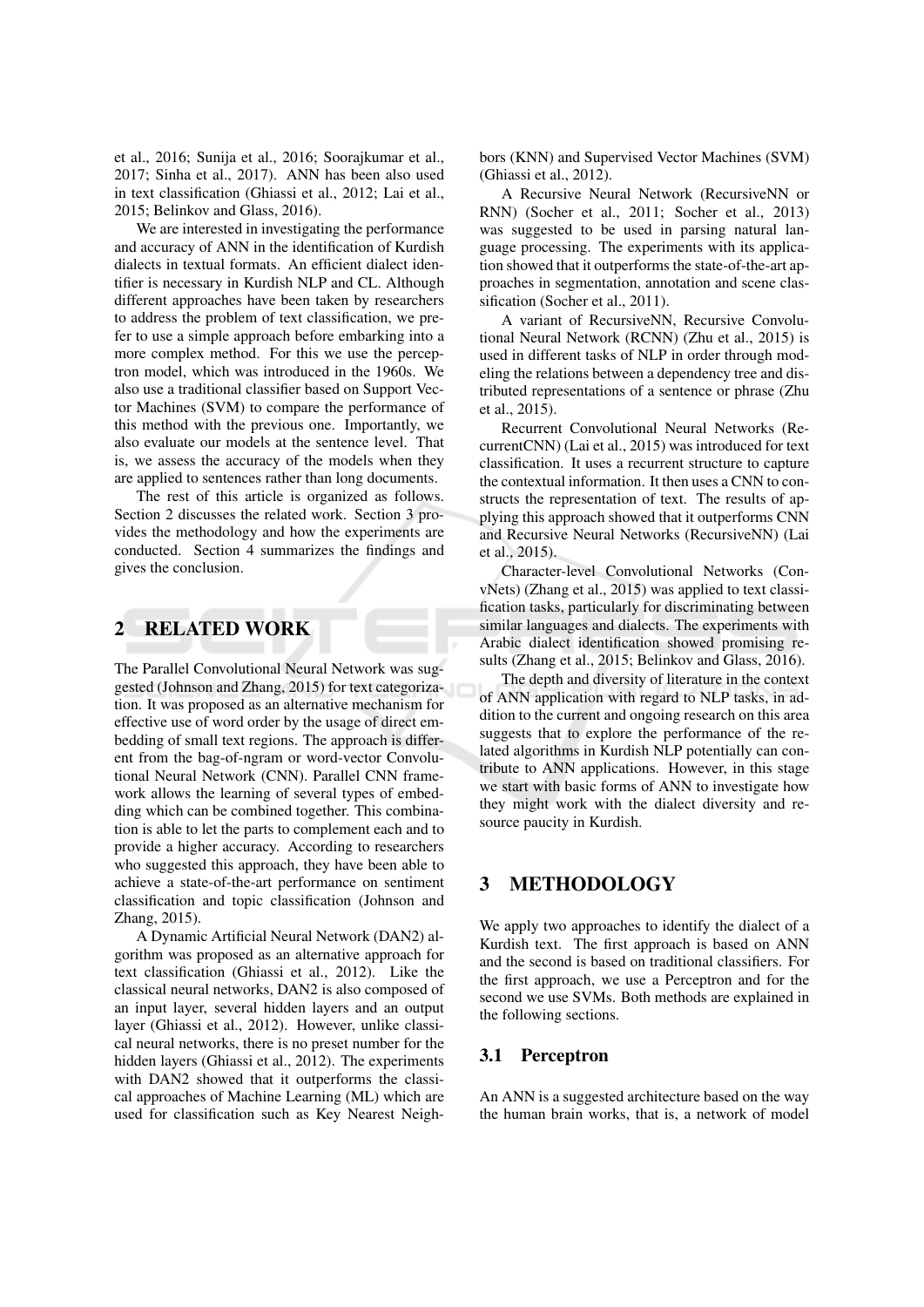neurons in computer which are able to imitate the process of natural neurons whereby they can be trained to solve different kinds of problems (Krogh, 2008). An ANN includes an input layer, several hidden layers and an output layer.

In a text classifier based on ANN, the input units consists of terms/words, the hidden layers are the computational units and the output layer represents class of the inputs (Sebastiani, 2002). A weight is assigned to each term that act is a parameter in computation (hidden) lavers. To classify a text, the words/terms weights are given to the network and the sum of the weights is computed, which leads ot the identification of the category/class of the text (Sebastiani, 2002).

Backpropagation is a classic method for training ANNs (Sebastiani, 2002). In this method, a training document (the weight vector) is processed. If the classifier is not able to classify the document properly, an error is raised and "backpropagated" through the network. The network changes the computation parameters in order to correct the decision.

Perceptron is the simplest type of NN classifiers (Sebastiani, 2002) and also it is a kind of Linear Classifier (Gkanogiannis and Kalamboukis, 2009). It begins with an initial model which is refined gradually and iteratively during learning process (Gkanogiannis and Kalamboukis, 2009).

We apply the modified Perceptron learning rule which was suggested for tag recommendations in social bookmarking systems (Gkanogiannis and Kalamboukis, 2009) and adapt it as a dialect identifier. The proposed algorithm is a binary linear classifier and it combines a centroid with a batch Perceptron classifier and a modified perceptron learning rule that does not need any parameter estimation. We use this classifier to detect whether a text is Kurmanji  $(Ku)$  or Sorani  $(S<sub>o</sub>)$ . In addition, we use a multilayer Perceptron (Pal and Mitra, 1992; Kessler et al., 1997) to identify the text dialect.

For the first case the simple Perceptrons are defined as:

$$
ku(\vec{t}) = \begin{cases} 1 & \text{if } \sum_{i=1}^{N} \vec{W}_i \vec{t}_i + c > 0 \\ -1 & \text{otherwise} \end{cases}
$$
 (1)

$$
so(\vec{t}) = \begin{cases} 1 & \text{if } \sum_{i=1}^{N} \vec{W}_i \vec{t}_i + c > 0 \\ -1 & \text{otherwise} \end{cases}
$$
 (2)

Where:

•  $ku(\vec{t})$  determines whether a text has been written in Kurmanji or not;

- $ku(\vec{t})$  determines whether a text has been written in Sorani or not:
- $\bullet$   $\vec{W}$  is weights vector:
- $\bullet$  c is a constant that is tuned during the training process.

The learning process means the gradual updating of weight vector  $(\vec{W})$ .

We use a multilayer Perceptron in which "all input units connected to all units of the hidden layer, and all units of the hidden layer connected to all output units" (Kessler et al., 1997) to identify the text dialect. This allows us to add more dialects into our experiments and also makes the model ready to be used in sub-dialect identification in the future.

As we use multilayer Perceptron for multiple class detection purpose, instead of a sigmoid activation function, we use a softmax activation function for output detection. The softmax activation function is defined as below:

$$
f(d_i) = \frac{e^{kt_i}}{\sum_{i=1}^{N} e^{kt_j}}
$$
 (3)

where:

•  $Kt_i$  shows the inputs to the classifier and

•  $Kt_i$  shows the detected dialects.

To minimize the errors in the classifier output a minimize error function is used. This function is defined as below:

$$
Err = \frac{1}{2} \sum_{i=1}^{nd} \|act - des\|^2 \tag{4}
$$

where:

- *act* show the actual outputs:
- *des* show the desired outputs;
- $\bullet$  *nd* is the number of dialects.

#### $3.2$ **Traditional Classifier**

We select features for the SVM into two sets of bagof-words, one set for Kurmanji dialect which we call it KuTS, and the other for Sorani dialect which we call SoTS. We select 10,000 words from our Kurdish corpora. We select KuTS and SoTS based on two criteria. The first criteria is the frequency of the words in the related corpus. The second criteria is to have no overlap in the words, which is shown by Equation 5.

$$
KuTs \cap SoTs = \varnothing \tag{5}
$$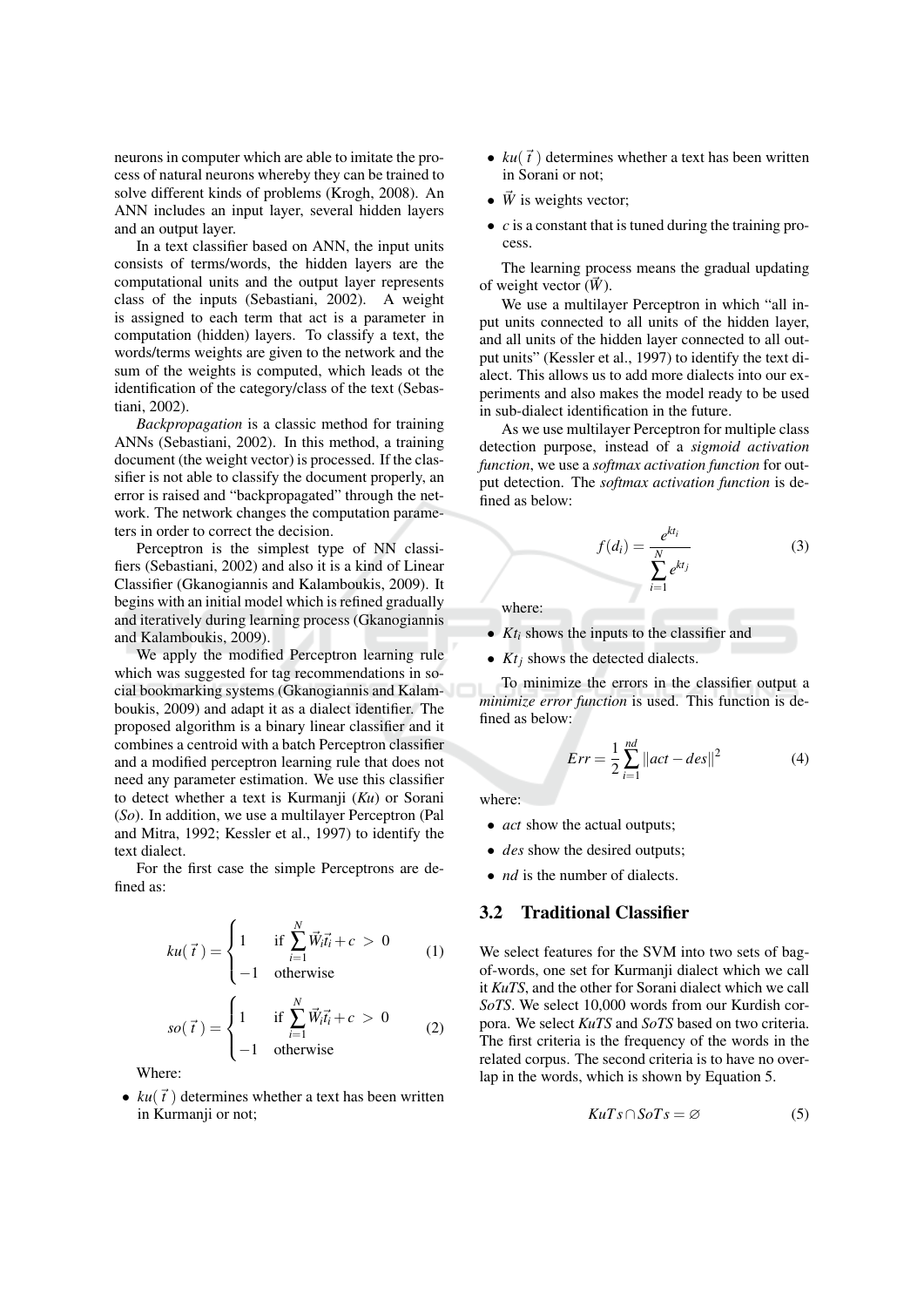We apply the first condition to restrict the training vectors to the most frequent words. The second condition is applied to investigate whether the common vocabulary plays a role in the efficiency of the classifier.

## 3.3 Experiment Plan

We use our Kurdish corpora<sup>2</sup> for the experiments. Table 1 gives the general information about this corpora.

Table 1: The number of tokens and word forms inthe Kurdish corpora used in this research.

|          | <b>Tokens</b> | Word forms |
|----------|---------------|------------|
| Kurmanji | 1,330,443     | 98.253     |
| Sorani   | 384,586       | 67,056     |

We use 50% of the corpus for training, 10% for development, and the remaining 40% as test data. We have decided to use only 50% of the data for training because as it was mentioned in Section 1, Kurdish is considered a less-resourced language and we are interested in investigating the efficiency of using ANN in the absence of large amount of data.

### 3.4 Results

Table 2 shows the accuracy of the experiments based on the Perecptron classifier. The table shows the accuracy of the approach for the long texts and single sentences in the test dataset separately.

Table 2: The results of testing the Perceptron classifier.

|          | Long texts | Sentences |
|----------|------------|-----------|
| Kurmanji | 75%        | 99%       |
| Sorani   | 72%        | 96%       |

Table 3 shows the accuracy of the experiments based on the traditional classifier. The table shows the accuracy of the approach for the long texts and single sentences in the test dataset separately.

Table 3: The results of testing the traditional classifier.

|          | Long texts | Sentences |
|----------|------------|-----------|
| Kurmanii | 74.5%      | 97%       |
| Sorani   | 71.55%     | 93%       |

Table 4 shows the accuracy of the experiments based on the multilayer Perceptron. The table shows the accuracy of the approach for the long texts and single sentences in the test dataset separately.

Table 4: The results of testing the multilayer Perceptron classifier

|          | Long texts | Sentences |
|----------|------------|-----------|
| Kurmanji | 88%        | 58%       |
| Sorani   | 96%        | 49%       |

Table 5 shows the samples of the words and their frequency which was created during the training process.

Table 5: The samples of the words and their frequency from the dataset which was created during the training process. The classes 0 and 1 denote Kurmanji and Sorani dialects, respectively.

| Word       | Class          | Frequency        |  |
|------------|----------------|------------------|--|
| axa        | 0              | 8                |  |
| axo        | 1              | 5                |  |
| bawerekanî | $\overline{1}$ | $\overline{2}$   |  |
| bawe       | 1              | $\overline{1}$   |  |
| bawerî     | $\overline{0}$ | 13               |  |
| bawerî     | $\overline{1}$ | $\overline{10}$  |  |
| bell       | $\overline{0}$ | $\overline{179}$ |  |
| belê       | 1              | 8                |  |
| ber        | $\overline{0}$ | 2089             |  |
| ber        | $\overline{1}$ | 54               |  |
| błdenge    | $\mathbf{1}$   | 1                |  |
| derê       | $\overline{0}$ | $\overline{69}$  |  |
| kar        | 0              | 242              |  |
| kar        | 1              | $\overline{27}$  |  |
| saya       | 0              | 33               |  |
| sayeî      |                | $\overline{3}$   |  |
| sêber      | 1              | $\overline{28}$  |  |
| sêberekan  | $\overline{1}$ | 49               |  |
| seravê     | 0              | $\overline{9}$   |  |
| serawê     | 1              | $\overline{13}$  |  |

In the next section we discuss the presented results.

#### $3.5$ **Discussion**

The results showed that the accuracy of ANN classifier did not present a significant difference against the traditional classifier if the inputs were long texts. However, it showed a considerable difference with regard to sentence classification. On the other hand for Sorani dialect the accuracy in both cases is lower than the rate of classification fo Kurmanji texts/sentence. The reasons for this should be investigated further. However, the preliminary studies suggest that this is the consequence of the smaller dataset that was available for the training process. However, we need to conduct more experiments and to add texts in other Kurdish dialects in order to assess the accuracy of

 $2$ The corpora consists of variety of texts in Kurmanii and Sorani which is not annotated. It is currently not available for public use.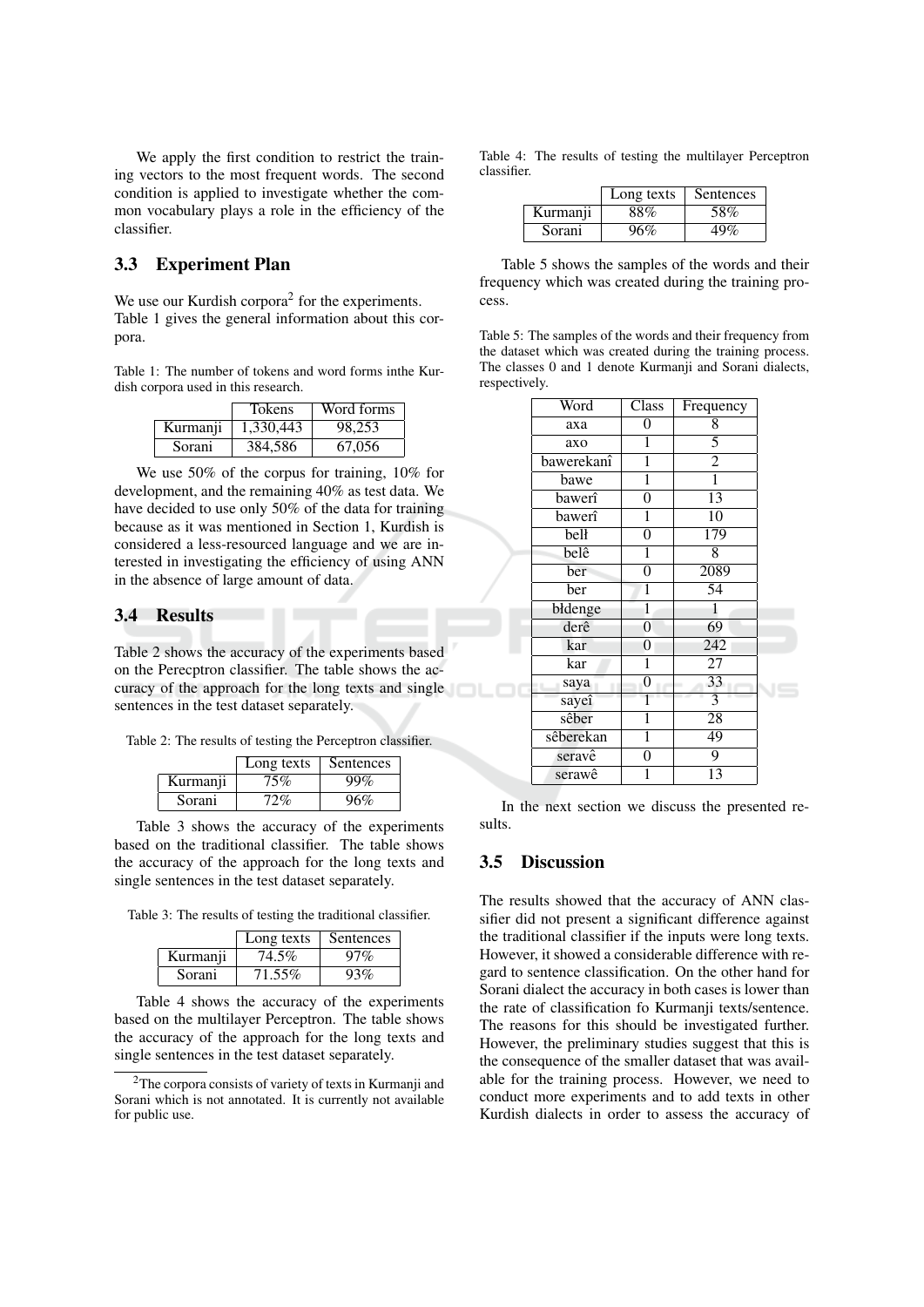the model and importantly, the efficiency of the approaches in the absence of a large amount of data.

The multilayer Perceptron showed a different figure. While it performed well for the long texts, it performed quite poor for the sentence classification. This shows that the classifier has not been able to guess the dialect with a high accuracy for short sentences. The preliminary investigations show that this primarily is due to the close relation between Kurmanji and Sorani dialects which makes it difficult to differentiate between the two dialects based on short sentences. However, it requires further study to find out other possible reasons for this outcome.

#### **CONCLUSIONS**  $\overline{\mathbf{4}}$

The article discussed the importance of the task of dialect identification in Kurdish NLP and CL. Through emphasizing the dialect diversity and resource paucity we presented the idea of using ANN to identify the different Kurdish dialects in Kurdish texts. We investigated the efficiency and accuracy of ANN based classifiers in the absence of large amount of texts We also compared the outcomes of or corpora. this approach with the previous work (see (Hassani and Medjedovic, 2016)) on automatic Kurdish dialect identification to compare the accuracy and performance among the two approaches. The results suggested that while the two approaches do not show a significant difference in their accuracy and performance with regard to long documents, the ANN approach performs better than traditional approach for the single sentence classification. However, because we were not able to find any baseline for the sentence classifiers in Kurdish dialect identification studies, we were not able to compare this part of the outcome. Nevertheless, the sentence classifier performed with a high accuracy at 99% for Kurmanji and 96% for Sorani.

The multilayer Perceptron acted differently. It provided quite a poor result for the sentence classification, while showed a reasonable accuracy for the long texts. The early investigations suggest that this behavior could be justified based on the close relation between Kurmanji and Sorani dialects. However, more research is needed to become more certain about this situation and to enhance the classifier to be able to classify short sentences with a higher accuracy.

As for future work, we are interested in expanding the research to cover the texts written in other scripts for example, Persian/Arabic. We are also interested in including other Kurdish dialects such as Hawrami in the classification process. In addition, we believe

that the multilayer Perceptron requires further studies, particularly on the error minimization process. We are planning to work on the mentioned areas in an extended paper that follows the current work.

## **ACKNOWLEDGEMENTS**

The authors would like to thank the anonymous reviewers for their constructive suggestions and recommendations which have improved the content of the paper.

# **REFERENCES**

- Ali, A., Dehak, N., Cardinal, P., Khurana, S., Yella, S. H., Glass, J., Bell, P., and Renals, S. (2015). Automatic Dialect Detection in Arabic Broadcast Speech. arXiv preprint arXiv:1509.06928.
- Belinkov, Y. and Glass, J. (2016). A Character-level Convolutional Neural Network for Distinguishing Similar Languages and Dialects. arXiv preprint arXiv:1609.07568.
- Foundation Institute Kurde de Paris (2017a). The Kurdish Diaspora.
- Foundation Institute Kurde de Paris (2017b). The Kurdish Population.
- Ghiassi, M., Olschimke, M., Moon, B., and Arnaudo, P. (2012). Automated text classification using a dynamic artificial neural network model. Expert Systems with Applications, 39(12):10967-10976.
- Gkanogiannis, A. and Kalamboukis, T. (2009). A Modified and Fast Perceptron Learning Rule and its Use for Tag Recommendations in Social Bookmarking Systems. ECML PKDD Discovery Challenge 2009 (DC09), page 71.
- Glüge, S., Hamid, O. H., and Wendemuth, A. (2010). A Simple Recurrent Network for Implicit Learning of Temporal Sequences. Cognitive Computation,  $2(4):26\overline{5}-271.$
- Haig, G. and Öpengin, E. (2014). Introduction to Special Issue-Kurdish: A critical research overview. Kurdish Studies, 2(2):99-122.
- Hassani, H. (2017a). BLARK for multi-dialect languages: towards the Kurdish BLARK. Language Resources and Evaluation, pages 1-20.
- Hassani, H. (2017b). Kurdish Interdialect Machine Translation. In Proceedings of the Fourth Workshop on NLP for Similar Languages, Varieties and Dialects (Var- $Dial$ ), pages  $63-72$ . Association for Computational Linguistics.
- Hassani, H. and Medjedovic, D. (2016). Automatic Kurdish Dialects Identification. Computer Science & Information Technology,  $6(2):61-78$ .
- Hassanpour, A. (1992). Nationalism and language in Kurdistan, 1918-1985. Edwin Mellen Pr.